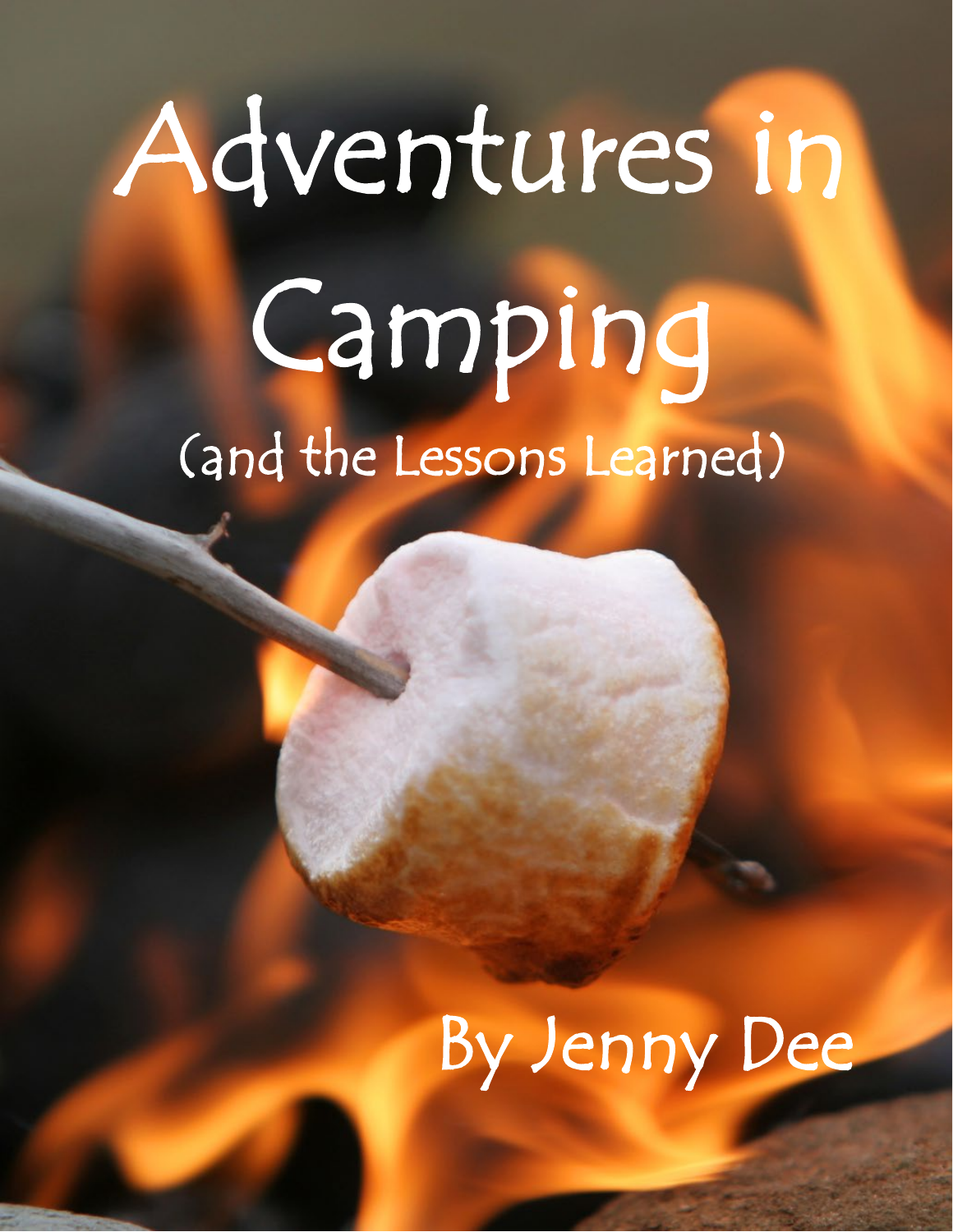Once upon a time there was a girl who did not like the outdoors, aside from the beauty of nature. She was a decidedly indoor girl, who changed her toddler dresses up to three times a day if she got dirty. There was no jumping in puddles, rolling around in the grass, no jumping in the leaves. There were no mud pies, unless you can count the kitchen bowl that I used a spoon to cleanly mix dirt and water without getting my hands dirty.

You've previously read about my unexpected adventure in gardening; allow me to introduce you to the Jenny who went camping.

As a Girl Scout, I hated when I had to go camping overnight one day, or even for those day hikes through the woods with the ticks and mosquitos. So imagine my own surprise when a friend of mine invited me to go camping with her family and I said, "Sure! Sounds fun!"

Wait, what? I had a 4- and 7-year-old at the time. Was I out of my mind? My mom seemed to think so, and when she asked what possessed me to agree to this, I found myself with a clever answer: Because I wanted to introduce my kids to all kinds of experiences, including those I would not like for myself.

How inspirational of me, right?! Well, turns out, that I actually liked camping. Bug spray was my friend, and although I did have to sleep outdoors in a tent, there was an actual bathroom with running water, so that helped. It wasn't technically "glamping"—it's totally okay to have showers, you know, and still be in the wilderness.

Anyway, the experience was enlightening, and even romantic. There was a sweet man I met there that I ended up chatting by the fireplace with, and it still remains to this day one of my fondest and most romantic memories of all time. But I digress.

After this magical camping outing, I ventured to go twice more—the next year with that family again, and another time with Boy Scouts. Neither measured up to the first time (gee, wonder why!), but they were still tolerable. My daughter didn't think so, but my son sure liked it.

Well, there came upon a camping trip we were meant to go on a few years later with the Boy Scouts when we moved to California, but I got sick and couldn't go. My son,